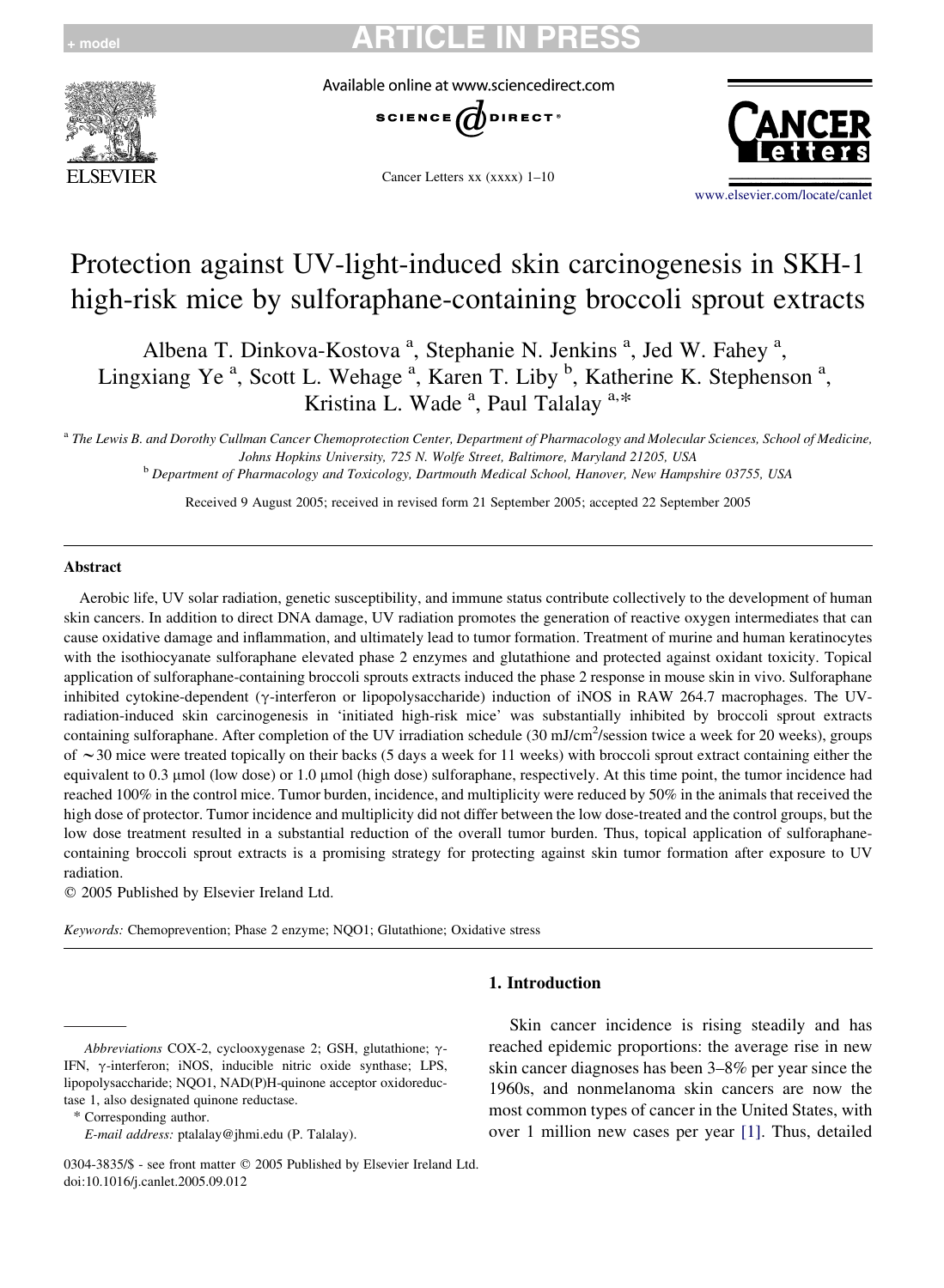# **TICLE IN PRE**

knowledge of the potential risk factors and development of new strategies for prevention are urgently needed.

It is now widely accepted that UV radiation is the main factor responsible for the majority of nonmelanoma skin cancers. In addition to direct DNA damage, the indirect deleterious effects of UV radiation on DNA, proteins, and lipids through the generation of reactive oxygen intermediates and chronic inflammation are processes that can ultimately lead to neoplasia [\[2\]](#page-8-0). Early studies have indicated that an antioxidant-supplemented diet (e.g. one containing butylated hydroxytoluene (BHT)) significantly inhibited skin carcinogenesis that was induced either by UV radiation [\[3\]](#page-8-0) or by polycyclic aromatic hydrocarbons and phorbol ester [\[4\]](#page-8-0). Coincidentally, it was shown in our laboratory that BHT and other phenolic antioxidants induce phase 2 detoxification enzymes and protect rodents against the mutagenic metabolites of  $benzo[a]$ pyrene [\[5\].](#page-8-0)

The balance between intracellular processes that generate reactive intermediates (e.g. electrophiles, reactive oxygen and nitrogen species) and opposing detoxification and radical scavenging reactions determines the ultimate outcome of exposure to carcinogens [\[6\].](#page-8-0) Devising chemical and dietary means to shift the balance towards the latter route, i.e. by induction of enzymes that catalyze phase 2 detoxification reactions, is a major strategy for protection against neoplasia and indeed, a large number of phase 2 inducers have been found to inhibit carcinogenesis in various animal models [\[7\].](#page-8-0)

The isothiocyanate sulforaphane was isolated as the principal inducer from broccoli [\[8\]](#page-8-0) guided by the ability to induce phase 2 enzymes. In addition to being one of the most potent naturally occurring phase 2 enzyme inducers known to date, sulforaphane exhibits other biological activities that strongly encourage its development as an anticancer agent, e.g. it stimulates apoptosis and inhibits proliferation [\[9\],](#page-8-0) is anti-inflammatory [\[10\]](#page-8-0), and inhibits histone deacetylase [\[11\].](#page-8-0) Thus, sulforaphane protects retinal pigment epithelial cells against the toxicity of various biological oxidants, e.g. 4-hydroxynonenal, peroxynitrite, menadione, tert-butyl hydroperoxide [\[12\]](#page-8-0) as well as against photooxidation generated by all-trans-retinaldehyde and UVA light [\[13\].](#page-8-0) The degree of protection observed in these experiments was quantitatively correlated with the induction of the phase 2 response. Recently, we demonstrated a linear correlation spanning 6 orders of magnitude of potencies between induction of the phase 2 enzyme NQO1 and inhibition of inflammatory responses (iNOS and COX-2 upregulation by  $\gamma$ -interferon) among a large series of synthetic triterpenoids [\[14\]](#page-8-0). Both activities are largely dependent on Nrf2, the principal transcription factor for phase 2 genes. This finding indicates that phase 2 enzyme induction and antiinflammatory activity could contribute collectively to the protective effects of known phase 2 enzyme inducers.

The demonstration that sulforaphane protects laboratory animals against chemical carcinogenesis [\[15–17\]](#page-8-0) provided a proof of the principle that induction of phase 2 enzymes is a valid strategy for protection against cancer at multiple organ sites, and that protection can be achieved by dietary inducers. In the present study, we asked whether sulforaphane could protect against the most ubiquitous complete carcinogen that is present in our environment, UV light. We used the 'high-risk hairless mouse model' originally developed by Conney and his colleagues [\[18\]](#page-8-0) to test the hypothesis that topical application of myrosinasetreated broccoli sprout extracts as a source of sulforaphane could protect against UV-light-induced skin tumor formation.

### 2. Materials and methods

### 2.1. Preparation and standardization of broccoli sprout extracts

Seeds of broccoli (Brassica oleracea italica, cv. DeCicco) were surface-disinfected, spread in layers in inclined, perforated trays, misted with filtered water, and illuminated with fluorescent lamps [\[19\].](#page-8-0) After 3 days, sprouts were plunged into boiling water and stirred for  $\sim$  5 min to inactivate myrosinase and extract the glucosinolates. Glucoraphanin, the precursor of sulforaphane, was the predominant glucosinolate as determined by HPLC [\[20\]](#page-8-0). Daikon sprout myrosinase was then added for quantitative conversion of glucosinolates to isothiocyanates [\[19,21\].](#page-8-0) This preparation was lyophilized, extracted with ethyl acetate, which was evaporated and the residue was dissolved in 80% acetone: 20% water (v/v) to a final concentration of 50 mM isothiocyanate, as determined by the cyclocondensation reaction [\[22\]](#page-8-0), of which 90% was sulforaphane. Glucosinolates were absent by HPLC [\[20\].](#page-8-0) Preparations for treatment were diluted in 80% acetone  $(v/v)$  to contain 1.0  $\mu$ mol/ 100  $\mu$ l (high dose) and 0.3  $\mu$ mol/100  $\mu$ l (low dose). Inducer bioassay [\[23\]](#page-8-0) was consistent with previous potency values [\[8\]](#page-8-0).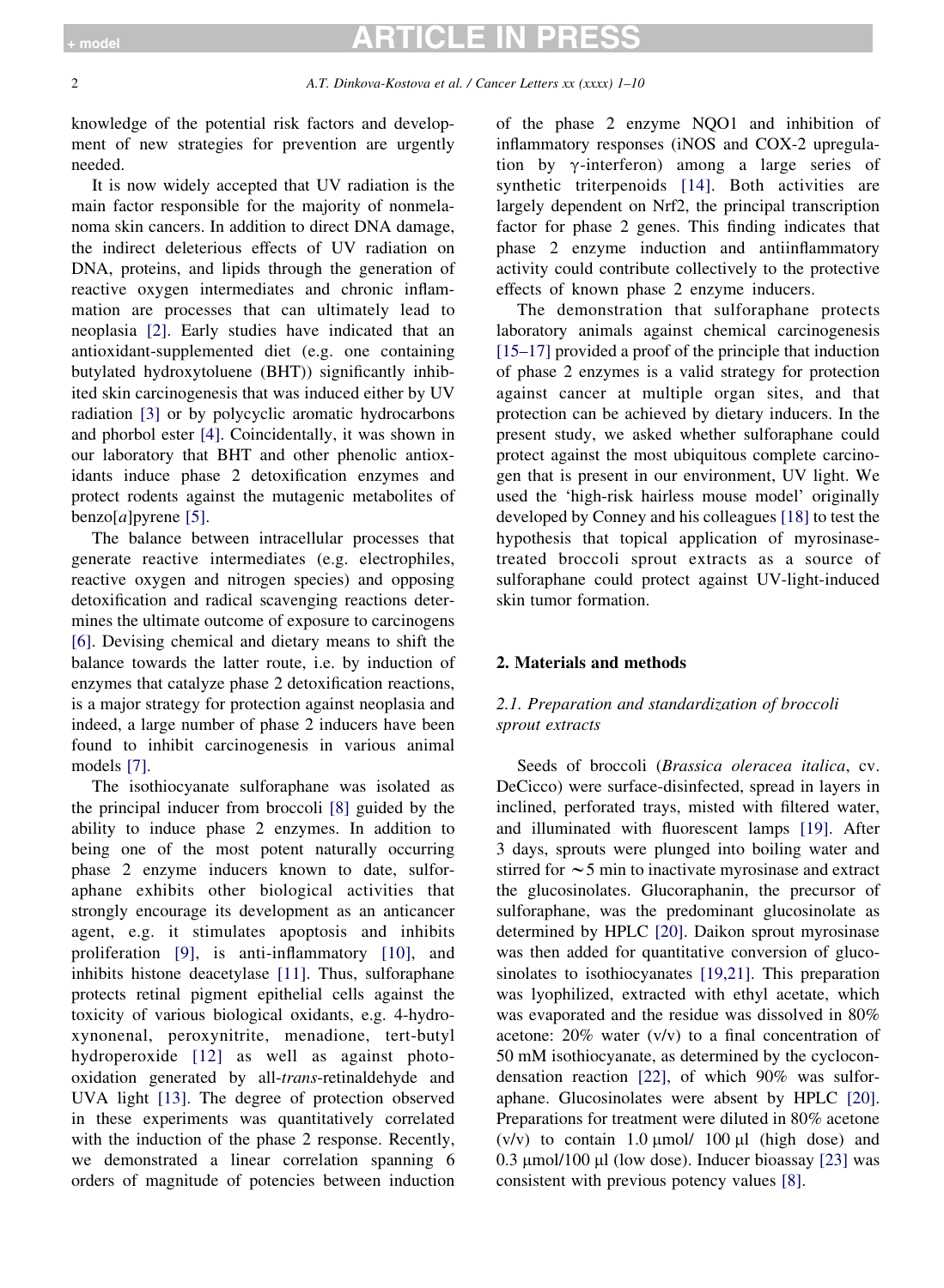# TICLE IN P

#### 2.2. Animals

Female SKH-1 hairless mice (4 weeks old) from Charles River (Wilmington, MA) were acclimatized for 2 weeks in a 12-h light/ 12-h dark cycle, 35% humidity, and free access to water and pelleted AIN 76A diet (Harlan TekLad). Experiments were in compliance with the National Institutes of Health Guidelines, and were approved by the Johns Hopkins University Animal Care and Use Committee.

### 2.3. Single dose treatment of mice with broccoli sprout extract and processing of skin samples

Seven-week-old female SKH-1 hairless mice (five per group) were treated once topically on their backs with either 100  $\mu$ l broccoli sprout extract (in 80%) acetone) containing 1 µmol of sulforaphane or vehicle. The animals were euthanized 24 h later and rectangular segments  $(2.5 \times 5 \text{ cm})$  of their dorsal skins were removed, pulverized in liquid  $N_2$ , and 100 mg of the resulting powder was homogenized in 1 ml of 0.25 M sucrose-10 mM Tris–HCl, pH 7.4. Centrifugation at  $14,000 \times g$  for 20 min at 4 °C yielded clear supernatant fractions, which were analyzed for protein content and enzyme activity.

### 2.4. UV irradiation of mice and treatment with protector

UV radiation was provided by UV lamps (FS72T12- UVB-HO, National Biological Corporation, Twinsburg, OH) emitting a mixture of UVB (280–320 nm, 65% of total energy) and UVA (320–375 nm, 35% of total energy). The radiant dose was quantified with a UVB Daavlin Flex Control Integrating Dosimeter and further calibrated with an IL-1400 Radiometer (International Light, Newburyport, MA). The animals were irradiated twice weekly, from 6 to 26 weeks of age, with 30 mJ/cm<sup>2</sup>/session. One week later, mice were assigned: 29 animals to each of two treatment groups and 33 to the control group. The mice in the two treatment groups received topical applications of either  $100 \mu l$  of broccoli sprout extract containing 1  $\mu$ mol (high dose) or  $0.3 \mu$ mol (low dose) of sulforaphane; the control group received 100 µl of vehicle (80% acetone). The animals were treated 5 days a week for 11 weeks at which time all animals in the control group had at least one tumor. Tumors (defined as lesions  $>1$  mm in diameter) and body weight were recorded weekly. Tumor volumes were determined by measuring the height, length, and width of each mass that was larger than 1 mm in diameter. The average of the three measurements was used as the diameter and the volume was calculated ( $v = 4\pi r^3/3$ ). All mice were euthanized on the same day and their dorsal skins were dissected using a rectangular template  $(2.5 \times 5 \text{ cm})$  to include the entire treated areas. Skins were stapled to cardboard, photographed, and fixed in ice-cold 10% phosphatebuffered formalin at  $4^{\circ}$ C for 24 h.

### 2.5. Cell cultures

HaCaT human keratinocytes (a gift from G. Tim Bowden, Arizona Cancer Center, Tucson) were cultured in Dulbecco's modified Eagle's medium (DMEM) supplemented with 5% FBS. PE murine keratinocytes (a gift from Stuart H. Yuspa, National Cancer Institute, Bethesda, MD) were cultured in Eagle's minimum essential medium (EMEM) with 8% FBS, treated with Chelex resin (Bio-Rad) to remove  $Ca^{2+}$ . RAW 264.7 macrophages were maintained in DMEM with 10% FBS. All cell lines were grown in 5%  $CO<sub>2</sub>$  at 37 °C.

#### 2.6. Quinone reductase ( $NQO1$ ) and glutathione assays

Cells (20,000 per well) were grown for 24 h in 96 well plates, then exposed to serial dilutions of sulforaphane for either 24 h (for glutathione determination) or 48 h (for NQO1 determination), and finally lysed in  $0.08\%$  digitonin. An aliquot (25  $\mu$ l) was used for protein analysis. Activity of NQO1 was determined by the Prochaska test [\[23\].](#page-8-0) To measure the intracellular glutathione levels,  $25 \mu l$  of cell lysate received  $50 \mu l$  of ice-cold metaphosphoric acid (50 g/L)-2 mM EDTA to precipitate cellular protein. After 10 min at  $4^{\circ}C$ , plates were centrifuged at  $1500 \times g$  for 15 min and 50 µl portions of the resulting supernatant fractions were transferred to a parallel plate. Total glutathione was determined by rate measurements in a recycling assay [\[24\].](#page-8-0)

### 2.7. UV irradiation of cells and determination of reactive oxygen intermediates

PE cells (50,000 per well) were grown for 48 h in 24 well plates and exposed to 1 or 5  $\mu$ M sulforaphane for 24 h. Cells were incubated with 100  $\mu$ M 2',7'-dichlorodinitrofluorescein diacetate (Molecular Probes, Eugene, OR) in 500 µl of fresh medium for 30 min. The medium containing the fluorescent probe was removed, cells were washed with DPBS, and exposed to UVA radiation (10 J/cm<sup>2</sup> ) using UVA lamps (F20T12/BL/HO;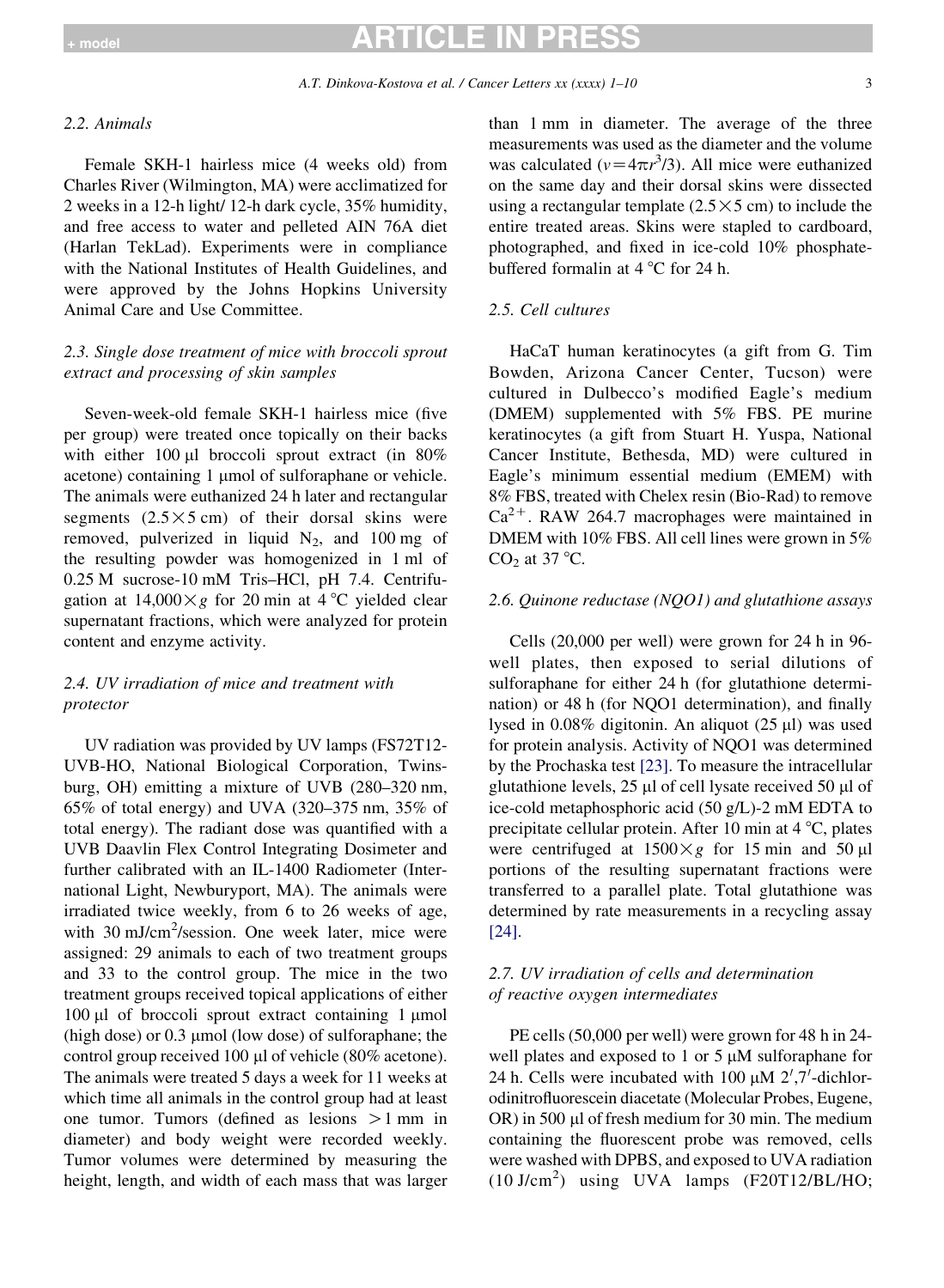National Biological, Twinsburg, OH). Control cells were kept in the dark. Cells were detached with trypsin, suspended in 2.0 ml of DPBS, and fluorescence intensity was determined at 520 nm (excitation at 485 nm).

### 2.8. Assay for inhibition of iNOS upregulation

RAW 264.7 macrophages  $(5 \times 10^5 \text{ cells/well})$  were plated in 96-well plates, incubated with sulforaphane and either 10 ng/ml of  $\gamma$ -IFN or 3 ng/ml of LPS for 24 h. NO was measured as nitrite by the Griess reaction [\[25\].](#page-8-0)

### 2.9. Northern and Western blot analyses

RAW 264.7 macrophages  $(2 \times 10^6 \text{ cells/well})$  were incubated with sulforaphane and either 10 ng/ml of  $\gamma$ -IFN or 3 ng/ml of LPS overnight. For Northern blots, total RNA was isolated with Trizol reagent (Invitrogen), blotted, and probed with iNOS and GAPDH probes radiolabeled with  $[\alpha^{-32}P]$ dCTP with random primers [\[25\]](#page-8-0). For Western blots, cell lysates were subjected to SDS/PAGE, transferred to a membrane, and probed with iNOS and  $\beta$ -actin antibodies (Santa Cruz Biotechnology).

#### 2.10. Statistical analysis

Tumor incidence was analyzed by Kaplan-Meier survival, followed by stratified log-rank test and a Wilcoxon test, for equality of survivor functions. Multiplicity was evaluated by ANOVA and comparisons were made on all treatments and on individual, paired treatments (t-test). Tumor volume was evaluated by ANOVA with treatment time as a nested variable. Calculations were performed with Stata 7.0 or Excel.

#### 3. Results

### 3.1. Exposure to sulforaphane elevates NQO1 and glutathione and protects against UV-radiation-generated oxidative stress in keratinocytes

When HaCaT human or PE murine keratinocytes were exposed to sulforaphane, the intracellular levels of NQO1 and glutathione were increased in a dosedependent manner (Fig. 1(A) and (B)). Especially striking was the magnitude of NQO1 induction  $(10$ fold) in PE cells without any apparent evidence of cytotoxicity. This differential response could not be fully ascribed to differences in basal levels of NQO1 that were only 20% lower in PE cells compared to HaCaT cells.

We next examined the ability of the sulforaphaneinduced phase 2 response to protect against oxidative stress caused by UVA in cultures of murine keratinocytes. We chose UVA for this study, because its genotoxicity is thought to be due primarily to the generation of reactive oxygen intermediates. Thus, when PE cells were treated with  $5 \mu M$  sulforaphane for 24 h and then exposed to UVA  $(10 \text{ J/cm}^2)$ , there was a substantial  $\sim 50\%$  reduction (P < 0.001) in reactive oxygen intermediates generated by the UV radiation as quantified by the fluorescent probe  $2^{\prime}$ ,7'-dichlorodinitrofluorescein [\[26\]](#page-8-0) [\(Fig. 2\)](#page-4-0).

### 3.2. Topical application of broccoli sprout extracts as a source of sulforaphane elevates NQO1 in mouse skin

The activity of NQO1, a marker enzyme of the phase 2 response, was next evaluated in vivo in SKH-1 hairless mice. The animals (five per group) were treated topically with a  $100 \mu l$  of standardized myrosinase-



Fig. 1. Induction of NQO1 ( $\bullet$ ) and elevation of GSH ( $\circ$ ) as a function of concentration of sulforaphane in human HaCaT keratinocytes (A) and murine PE keratinocytes (B). Cells (20,000 per well) were plated on 96-well plates and exposed to sulforaphane. GSH and NQO1 levels were measured in cell lysates after 24 and 48 h, respectively. Each data point represents the average of the measurements from 8 different wells. The SD was  $<5\%$  for all data points.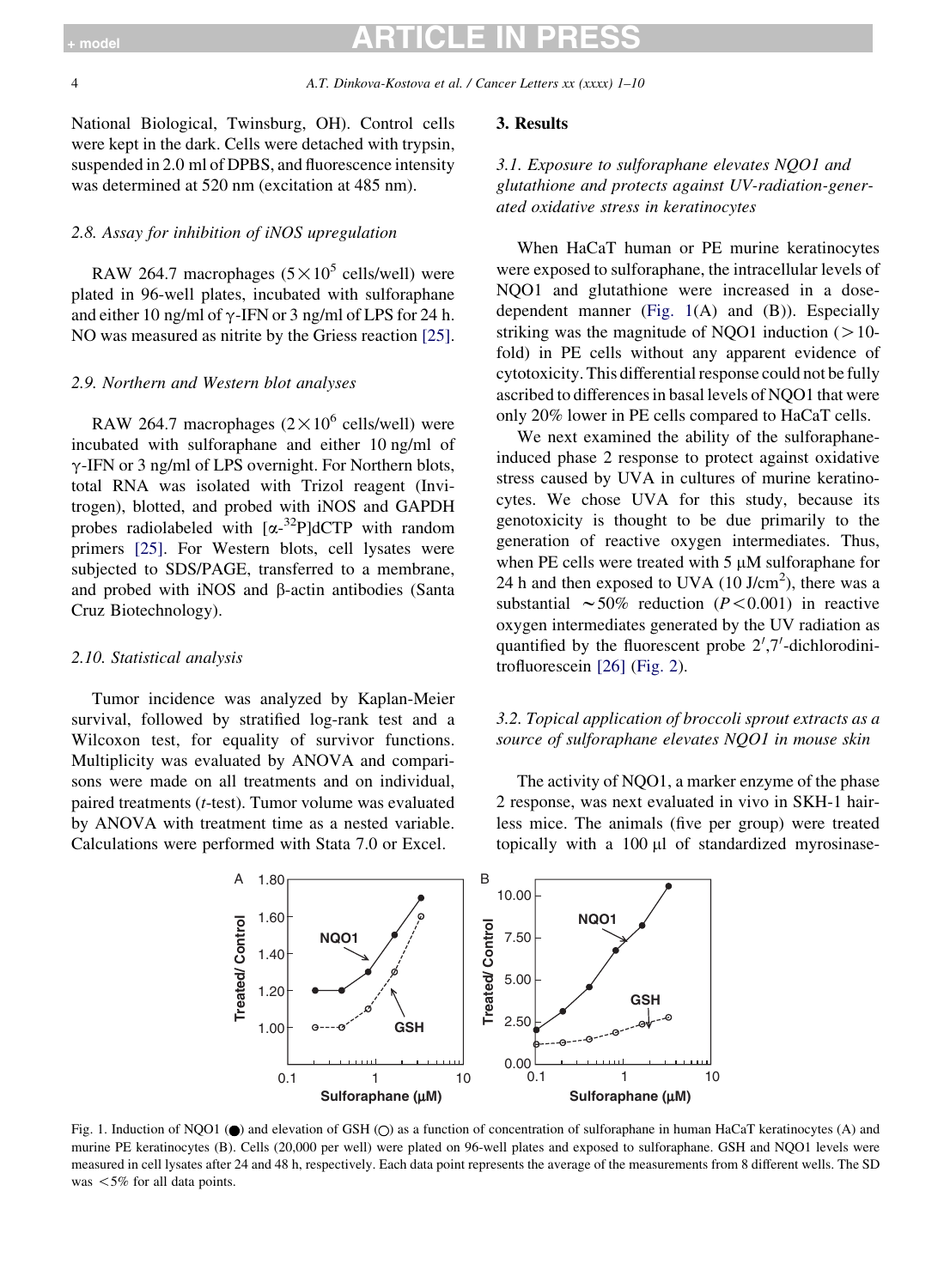<span id="page-4-0"></span>

Fig. 2. Protection against UVA radiation-generated reactive oxygen intermediates by sulforaphane in PE murine keratinocytes. Cells (50,000 per well) were plated on 24-well plates, treated with  $1 \mu M$ or  $5 \mu M$  sulforaphane for 24 h, washed with DPBS, and then exposed once to UVA  $(10 \text{ J/cm}^2)$ . Reactive oxygen intermediates generated by the UV radiation were quantified by the fluorescent probe 2',7'-dichlorodinitrofluorescein and fluorescence intensity was measured (expressed as a ratio of exposed to unexposed cells).

hydrolyzed broccoli sprout extract containing 1 µmol of sulforaphane. Mice were euthanized 24 h after treatment, their dorsal skin was collected, and the enzyme activity of NQO1 was evaluated in total skin homogenates. There was a substantial  $\sim$  50% induction (P < 0.001). The specific activity of NQO1 in total skin homogenates of the control (vehicle treated) animals was  $5820 \pm 303$  nmol/min/mg protein, while that of the treated mice was  $8590 \pm 753$  nmol/min/mg protein. We confirmed that the induction of NQO1 by pure sulforaphane in keratinocytes in culture was also observed in vivo in the skin of mice treated with sulforaphane-containing broccoli sprout extract, which was used in the subsequent tumor inhibition experiment.

### 3.3. Sulforaphane inhibits iNOS upregulation

When RAW 264.7 macrophages were incubated with  $\gamma$ -interferon or lipopolysaccharide together with various concentrations of sulforaphane for 24 h, there was a dose-dependent inhibition of NO formation with an  $IC_{50}$  of 0.3  $\mu$ M for both cytokines (Fig. 3(A)). Northern and Western blot analyses revealed that the synthesis of iNOS mRNA and protein were also inhibited (Fig.  $3(B)$  and (C)). These findings indicate that exposure to sulforaphane suppresses induction of iNOS by either  $\gamma$ -interferon or lipopolysaccharide and attenuates inflammatory responses in macrophages and suggest that sulforaphane-mediated protection against inflammation may also contribute to the inhibition of UV-induced tumor formation in mouse skin in vivo.

3.4. Topical application of broccoli sprout extracts as a source of sulforaphane protects against UV radiation-induced skin carcinogenesis

Exposure of SKH-1 hairless mice to relatively low doses of UVB radiation  $(30 \text{ mJ/cm}^2)$  twice a week for 20 weeks results in 'high-risk mice' that subsequently develop skin tumors in the absence of further UV treatment [\[18\]](#page-8-0). This animal model is highly relevant to humans who have been heavily exposed to sunlight as children, but have limited their exposure as adults. It allows the evaluation of potential chemoprotective agents after completion of the irradiation schedule, thus excluding the possibility of a 'light absorbing effect' by



Fig. 3. Sulforaphane inhibits induction of NO formation (A), iNOS mRNA levels (B) and protein levels (C) in RAW 264.7 cells stimulated with  $\gamma$ -interferon or lipopolysaccharide. Cells were treated with various concentrations of sulforaphane and either  $\gamma$ -IFN (10 ng/ml) or lipopolysaccharide (LPS; 3 ng/ml) for 24 h. NO in the medium was measured as nitrite by the Griess reaction (A), and iNOS induction was detected by Northern (B) and Western (C) blotting.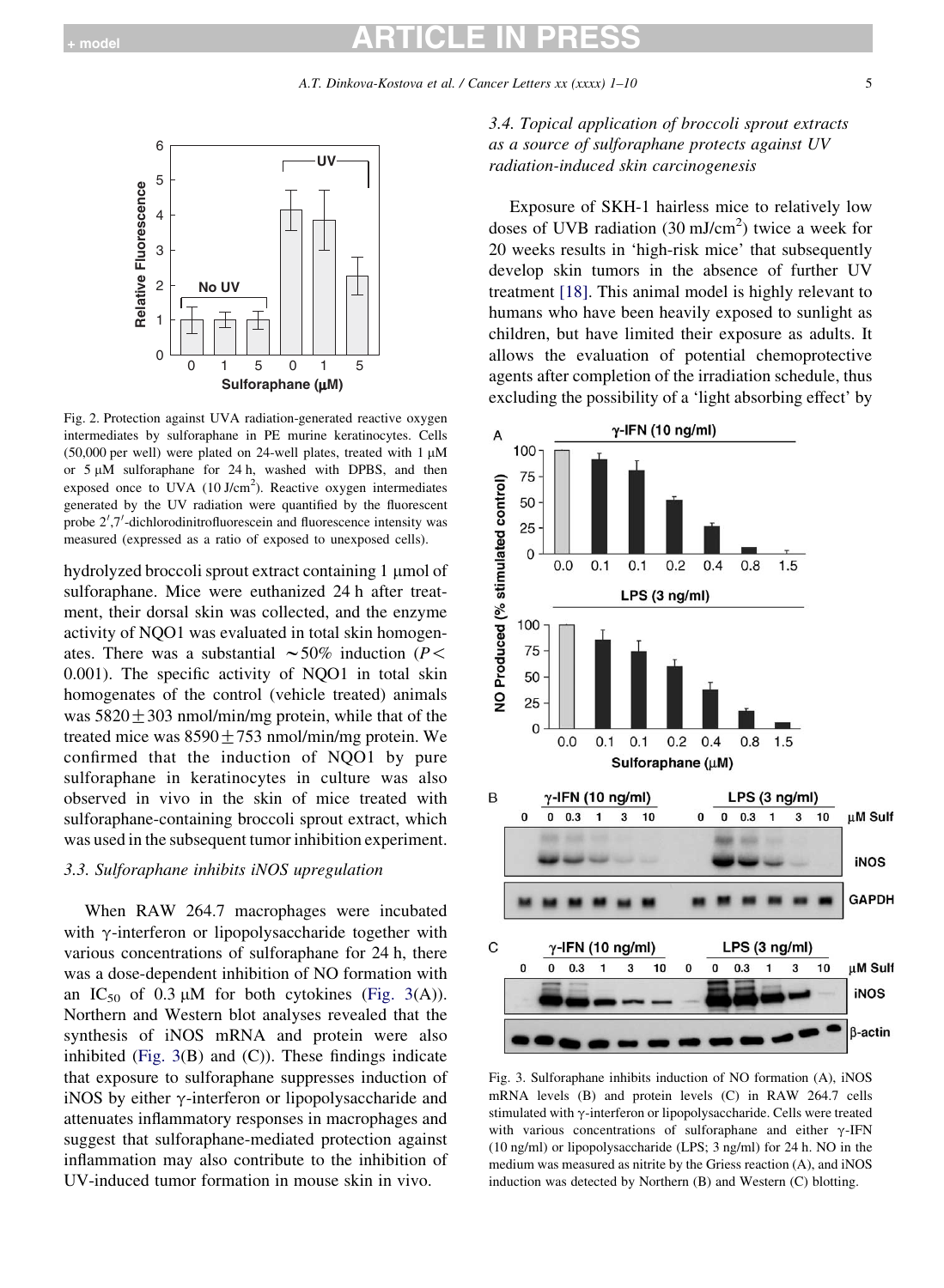the protective preparations of sprout extracts that are slightly colored. Thus, UV-exposed high-risk mice were treated topically once a day 5 days a week for 11 weeks with 100 µl of standardized myrosinase-hydrolyzed broccoli sprout extracts containing either  $0.3 \mu$ mol (low dose) or 1  $\mu$ mol (high dose) of sulforaphane. The control group received vehicle treatment. Body weights and formation of tumors larger than 1 mm in diameter were recorded weekly. There was no difference in average body weight and weight gain among the groups. The body weights (mean $\pm$ SD) at the onset of the experiment were:  $22.3 \pm 1.9$  g for the control group,  $22.2 \pm 1.9$  g for the low-dose-treated, and  $23.0 \pm 1.9$  g for the high dosetreated group. At the end of the experiment (31 weeks later), the respective body weights were:  $32.1 \pm 9.7$  g,  $31.9 \pm 8.8$  g, and  $32.1 \pm 6.9$  g. The earliest lesions larger than 1 mm were observed 2 weeks after the end of irradiation, which was 1 week after topical treatment with protector was started. At this time point, three, six and four mice of the control, low dose-treated, and high dose-treated mice, respectively, developed their first tumor.

The high dose-treated animals were substantially protected against the carcinogenic effects of UV radiation. Thus, after 11 weeks of treatment when the experiment was terminated, 100% of the animals in the control group had developed tumors, while 48% of the mice treated daily with sprout extract containing 1 µmol of sulforaphane were tumor-free (Fig.  $4(A)$ ). Of note, three animals (two of the control and one of the low-dose-treated groups) were euthanized 1 week before the end of the experiment because they had tumors approaching 2 cm in diameter. Kaplan-Meier survival analysis followed by both a stratified log-rank test and a Wilcoxon test for equality of survivor functions, showed that there was a highly significant difference  $(P<0.0001)$  between treatments. The 1- $\mu$ mol treatment was different from both the 0.3- $\mu$ mol treatment and the controls, at the 95% confidence level for each of the last three observation periods (weeks 9– 11). There was no significant difference between control and 0.3-umol treatments at any time point.

Similarly, tumor multiplicity was reduced by 58% in the high dose-treated group (Fig.  $4(B)$ ): the average number of tumors per mouse was 2.4 for the treated and 5.7 for the control group. The overall effect of treatment on tumor multiplicity was highly significant ( $P$  < 0.001). ANOVA comparisons of the 1.0- $\mu$ mol dose level with the control indicated a highly significant overall effect  $(P < 0.001)$ , but differences only became significant after week 9:  $P < 0.0794$ , 0.0464 and 0.0087 for observations made at weeks 9–11, respectively.

In addition to the reduction in tumor incidence and multiplicity, there was a significant delay of tumor appearance. Whereas 50% of the control animals at risk had tumors at 6.5 weeks after the end of radiation, it took 10.5 weeks for 50% of the high-dose treated animals at risk to develop tumors. Of note, the ability of a protective agent to delay the carcinogenic process is becoming an increasingly attractive concept in chemoprevention.

Although there was no difference in tumor incidence and multiplicity between the low-dose-treated and the vehicle-treated groups (Fig. 4(A) and (B)), the overall tumor burden (expressed as volume in  $mm<sup>3</sup>$ ) per mouse was substantially smaller in the low dose-treated group: 86-, 68-, and 56% smaller at treatment weeks 9, 10, and 11, respectively [\(Fig. 5](#page-6-0)). The apparently decreasing effectiveness with respect to treatment time appears to



Fig. 4. Inhibition of UVB radiation-induced skin carcinogenesis in high-risk mice by broccoli sprout extracts. SKH-1 hairless mice were irradiated with UVB (30 mJ/cm<sup>2</sup>/session) twice a week for 20 weeks and then divided into three groups. The mice from each group were then treated topically with either  $100 \mu$  of  $80\%$  acetone (control), or 100 µl of sprout extract containing 0.3 µmol sulforaphane (low dose), or 1.0 mmol sulforaphane (high dose) once a day, 5 days a week, for 11 weeks. Average values  $\pm$  SE are shown.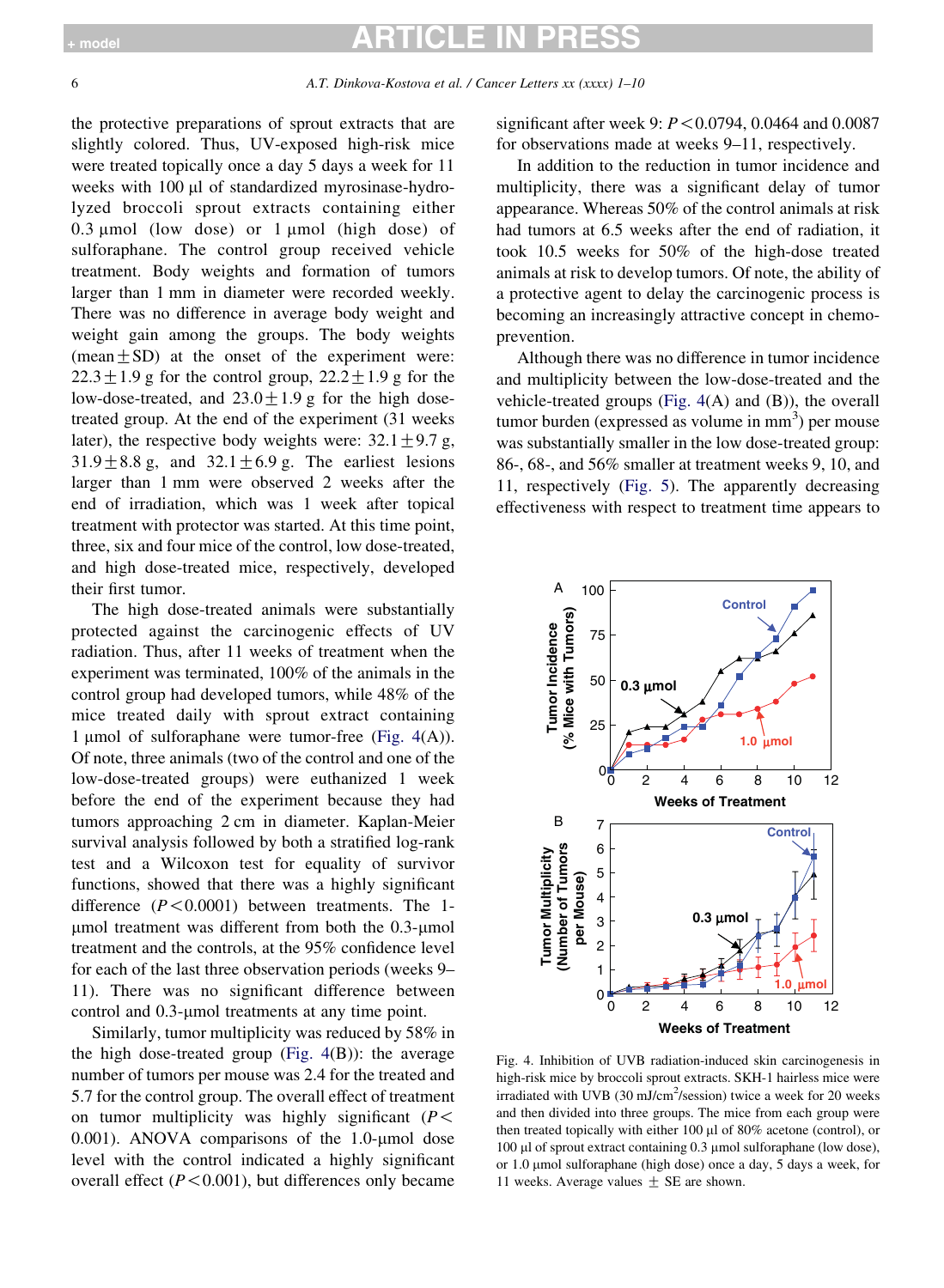<span id="page-6-0"></span>

Fig. 5. Inhibition of overall tumor burden in high-risk mice by broccoli sprout extracts. Tumor burden is expressed as total volume of all tumors in mm<sup>3</sup> divided by the number of animals at risk. Average values $\pm$ SE are shown. There was a dramatic and highly significant effect ( $P$ <0.0027) of concentration (treatment) upon log transformation of tumor volume (ANOVA of concentration using treatment time as a nested variable).

occur because the small tumors  $(< 1 \text{ cm}^3)$  grew rapidly during the last 2 weeks of the experiment. The overall tumor burden in the high dose-treated group was even more dramatically reduced by 91-, 85-, and 46% at treatment weeks 9, 10, and 11, respectively. Interestingly, some of the mice from this treatment group had tumors on the head, where the extract was not applied, but no tumors on their back, where the protective extract was applied.

Although histological characterization of the individual tumors has not been completed, this animal model consistently results in the formation of  $\sim 80\%$ small nonmalignant tumors (primarily keratoacanthomas and a few papillomas) and  $\sim$  20% large malignant tumors (squamous cell carcinoma) [\[18\].](#page-8-0) We classified all tumors according to their volumes in two categories: 'small'  $(< 1 \text{ cm}^3)$  (Fig. 6, white bars) and 'large' (> 1 cm<sup>3</sup>) (Fig. 6, black bars). Treatment with the sprout extract did not affect the multiplicity of large tumors across the experimental groups: there were 17 large tumors among all 33 animals in the control group, 19 among all 29 animals in the low dose-treated group, and 16 among all 29 animals in the high dose-treated group. In contrast, the broccoli sprout extract produced a dosedependent inhibition on the number of small tumors: 170, 123, and 54 in the control, low dose-treated, and high dose-treated groups, respectively. It is possible that the unaffected tumors originated from cells that had accumulated mutations caused by direct UV-radiationinduced DNA photoproducts, whereas the extracts inhibited mainly carcinogenic processes resulting from oxidative stress-induced DNA damage. A similar

phenomenon has been reported for the soybean isoflavone genistein that inhibited the generation of lipid peroxidation products,  $H_2O_2$ , and 8-hydroxy-2'deoxyguanosine in mouse skin, but had no effect on the pyrimidine dimers formed in response to UV radiation [\[27\].](#page-8-0)

#### 4. Discussion

UV radiation is the principal factor contributing to nonmelanoma skin cancers in humans. At least four different effects of exposure to UV radiation contribute to the process of carcinogenesis in the skin: (i) direct DNA damage leading to the formation of DNA photoproducts, e.g. cyclobutane-pyrimidine dimers and pyrimidine-pyrimidone products [\[28\]](#page-8-0); (ii) oxidative stress-related DNA damage resulting from formation of reactive oxygen intermediates (ROI) [\[29\];](#page-8-0) (iii) inflammation [\[30\]](#page-8-0); and (iv) immunosuppression that raises tolerance to genetic instability [\[31\].](#page-8-0)

The protective effect of phase 2 inductions against tumor formation is well established in many model systems. Recently, a new role for the phase 2 enzyme NQO1 has emerged: it was shown to bind and stabilize p53 [\[32\].](#page-8-0) Point mutations in  $p53$  are believed to represent an early event in the development of skin tumors [\[1,33\].](#page-8-0) Cells with such mutations can give rise to clones that display genetic instability and, after clonal expansion, ultimately progress to cancers. This observation is in accordance with the finding that *nqo1*null mice are more susceptible to skin tumor



Fig. 6. Number of tumors per mouse (multiplicity) of small  $(< 1 \text{ cm}^3,$ white bars) and large tumors  $(1 cm<sup>3</sup>, black bars)$ . Eleven weeks after initiation of treatment with protector (containing  $1.0 \mu$ mol sulforaphane) or vehicle, the tumor incidence in the control group was 100%, and the experiment was terminated. All mice were euthanized on the same day and the tumor size was measured. Note that the treatment substantially reduced the multiplicity of small, but not of large tumors.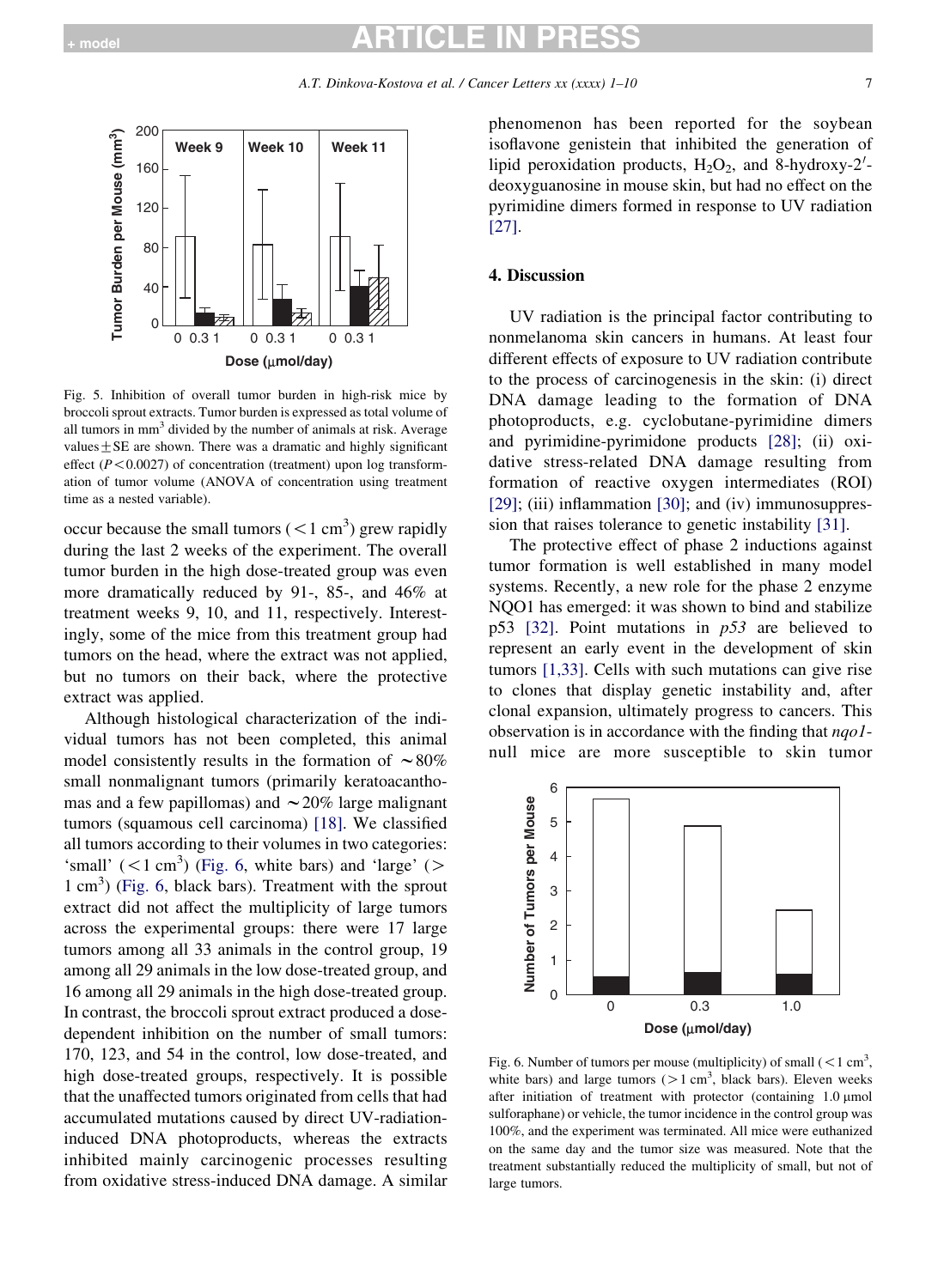# rici F in PRI

development in a chemical carcinogenesis model and that lack of p53 induction and apoptosis are contributing factors [\[34\].](#page-9-0) In humans, there is an inverse association between NQO1-positive genotype and the number of cutaneous basal cell carcinomas [\[35\].](#page-9-0) Thus, the elevation of NQO1 in keratinocytes and in mouse skin in vivo upon exposure to sulforaphane could contribute to the protection against the genotoxic effect of UV radiation in at least two ways: (i) by stabilizing p53, and (ii) by acting together with other phase 2 proteins and glutathione to detoxify the UV radiationgenerated reactive oxygen intermediates.

GSH can quench radicals directly by hydrogen atom donation, as well as indirectly as a cofactor of the glutathione peroxidase and glutathione transferase systems. Depletion of GSH upon exposure to UV radiation has been observed in the epidermis of both mice [\[36\]](#page-9-0) and humans [\[37\].](#page-9-0) The sulforaphane-induced elevation of GSH indicates that this phenomenon could be also contributing to the observed protection against UV radiation.

In a recent study using dermal fibroblasts growing in culture Hirota et al. (2005) have shown that UVB irradiation at doses higher that  $10 \text{ mJ/cm}^2$  causes a decrease in the nuclear levels of Nrf2, the principal transcription factor involved in basal and inducible expression of phase 2 genes [\[38\]](#page-9-0). In contrast, UVA irradiation at a dose of  $10$  J/cm<sup>2</sup> leads to nuclear accumulation of Nrf2, induction of the phase 2 response, and ultimately cellular protection. In agreement with these findings in dermal fibroblasts, our experiments showed that the phase 2 inducer sulforaphane protects keratinocytes against oxidative stress caused by UVA irradiation. We have previously demonstrated that sulforaphane reacts with Keap1, the cellular sensor for phase 2 inducers and repressor of Nrf2 [\[39\]](#page-9-0). Exposure to sulforaphane leads to nuclear accumulation of Nrf2 and induction of the phase 2 response [\[40\]](#page-9-0). Furthermore, the study by Hirota et al. [\[38\]](#page-9-0) provided strong genetic evidence that the phase 2 response plays an important role in protection against UV irradiation by demonstrating that dermal fibroblasts from Nrf2 knockout mice are more sensitive to the cytotoxicity of UVA, while cells from Keap1 knockout mice are more resistant.

It was shown nearly 30 years ago that agents considered to be primarily antioxidants, e.g. butylated hydroxytoluene (BHT), significantly inhibited UVradiation-induced erythema and tumor development in mice [\[3\].](#page-8-0) The spectrum of protectors now includes selenium, zinc, difluoromethylornithine, nonsteroidal anti-inflammatory agents, retinoids, as well as plant antioxidants, e.g. silymarin from milk thistle, isoflavones from soybean, perillyl alcohol from citrus fruits, polyphenols from tea, and it has been proposed that their topical application could supplement the use of sunscreens in protecting the skin against UV radiation [see [41–43](#page-9-0) for comprehensive reviews]. Green tea, black tea, and their components, e.g. polyphenols, caffeine, and (–)-epigallocatechin gallate, effectively prevent carcinogenesis in UV light-treated high-risk mice when administered either topically or in the diet [\[18,44\]](#page-8-0). Green tea polyphenol treatment inhibits UV radiation-evoked erythema and the formation of DNA pyrimidine dimers in human skin [\[45\].](#page-9-0) Curiously, (–)-epigallocatechin gallate, much like sulforaphane, exhibits a plethora of biological effects: antioxidant response element (ARE)-mediated induction of phase 2 genes, activation of mitogen-activated protein kinases, stimulation of caspase-3, and apoptosis [\[46\]](#page-9-0). Furthermore, pretreatment of human skin with (–)-epigallocatechin gallate prevents UV-induced erythema and associated inflammation, as well as the generation of hydrogen peroxide and nitric oxide, and restores the UV-induced depletion of GSH and GSH peroxidase [\[37\].](#page-9-0)

Although the exact mechanism(s) by which sulforaphane-containing broccoli sprout extracts protect against UV-light-induced skin carcinogenesis is unknown at present, it is very likely that the observed protection is due to the multiple biological activities of sulforaphane: (i) its indirect antioxidant activity through phase 2 enzyme induction; (ii) its antiproliferative, including cell cycle arrest and apoptosisinducing activity; and (iii) its anti-inflammatory effects, e.g. inhibition of pro-inflammatory stimuli-induced iNOS and COX-2. It is difficult to establish the relative importance of each in a long-term experiment in which a variety of genetic and epigenetic factors are contributing to the ultimate development of nonsynchronized populations of tumors. Nevertheless, we have shown that topical application of sulforaphanecontaing broccoli sprout extracts protects against skin tumor formation in a model that is highly relevant to human exposure to UV light.

### Acknowledgements

Financial support: The work described in this contribution was supported by the National Cancer Institute (CA06973 and CA93780), the Lewis B. and Dorothy Cullman Foundation, and the American Institute for Cancer Research.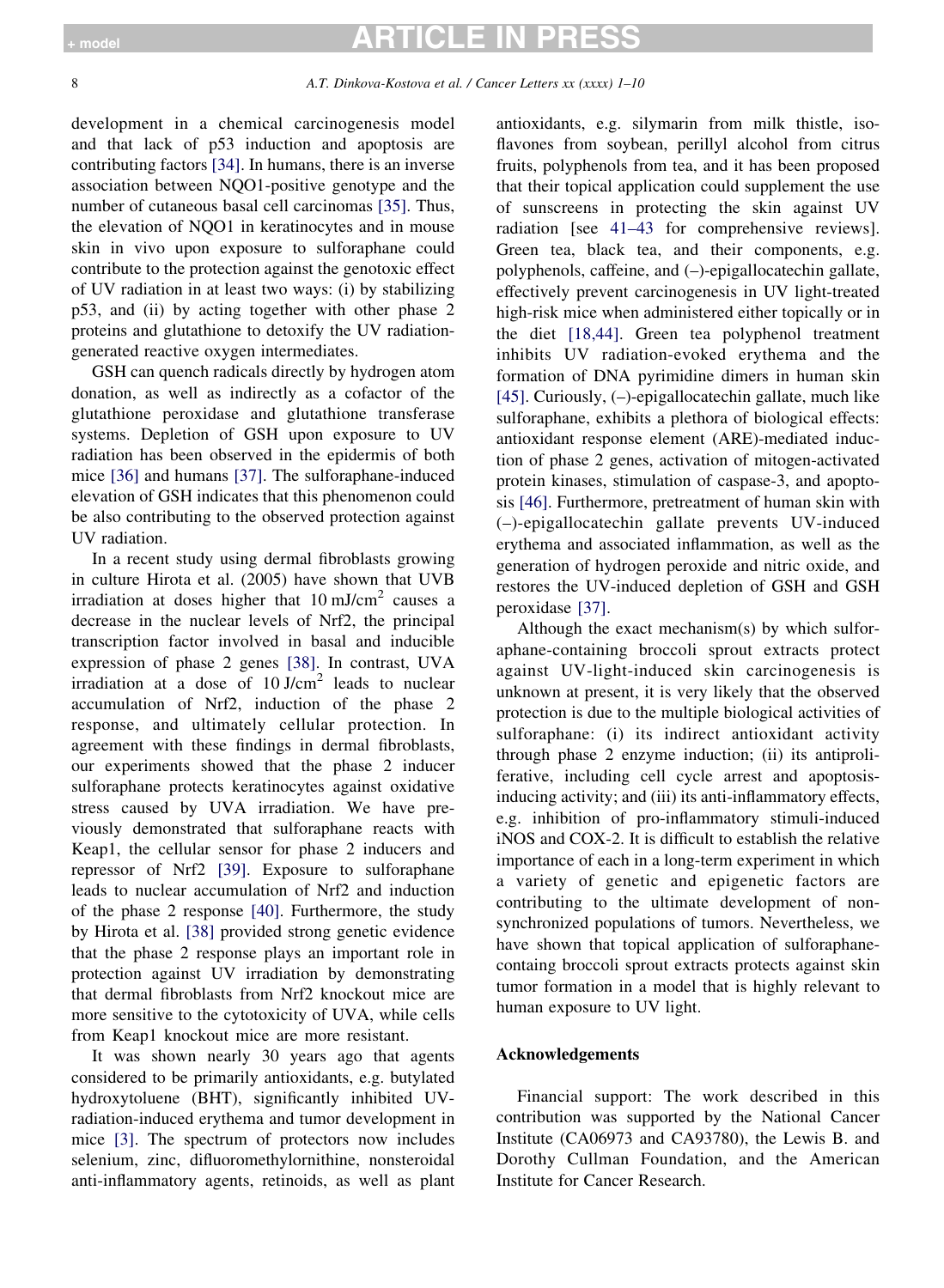# <span id="page-8-0"></span> $_{\sf model}$   $\blacksquare$   $\blacksquare$   $\blacksquare$   $\blacksquare$   $\blacksquare$   $\blacksquare$   $\blacksquare$   $\blacksquare$   $\blacksquare$   $\blacksquare$   $\blacksquare$   $\blacksquare$   $\blacksquare$   $\blacksquare$   $\blacksquare$   $\blacksquare$   $\blacksquare$   $\blacksquare$   $\blacksquare$   $\blacksquare$   $\blacksquare$   $\blacksquare$   $\blacksquare$   $\blacksquare$   $\blacksquare$   $\blacksquare$   $\blacksquare$   $\blacksquare$   $\blacksquare$   $\blacksquare$   $\bl$

#### References

- [1] M. Alam, D. Ratner, Cutaneous squamous-cell carcinoma, N. Engl. J. Med. 344 (2001) 975–983.
- [2] M.J. Peak, J.G. Peak, B.A. Carnes, Induction of direct and indirect single-strand breaks in human cell DNA by far- and near-ultraviolet radiations: action spectrum and mechanisms, Photochem. Photobiol. 45 (1987) 381–387.
- [3] H.S. Black, J.T. Chan, Suppression of ultraviolet light-induced tumor formation by dietary antioxidants, J. Invest. Dermatol. 65 (1975) 412–414.
- [4] T.J. Slaga, W.M. Bracken, The effects of antioxidants on skin tumor initiation and aryl hydrocarbon hydroxylase, Cancer Res. 37 (1977) 1631–1635.
- [5] P. Talalay, R.P. Batzinger, A.M. Benson, E. Bueding, Y.N. Cha, Biochemical studies on the mechanisms by which dietary antioxidants suppress mutagenic activity, Adv. Enzyme Regul. 17 (1979) 23–36.
- [6] P. Talalay, Mechanisms of induction of enzymes that protect against chemical carcinogenesis, Adv. Enzyme Regul. 28 (1989) 237–250.
- [7] P. Talalay, Chemoprotection against cancer by induction of phase 2 enzymes, Biofactors 12 (2000) 5–11.
- [8] Y. Zhang, P. Talalay, C.G. Cho, G.H. Posner, A major inducer of anticarcinogenic protective enzymes from broccoli: isolation and elucidation of structure, Proc. Natl Acad. Sci. USA 89 (1992) 2399–2403.
- [9] L. Gamet-Payrastre, P. Li, S. Lumeau, G. Cassar, M.A. Dupont, S. Chevolleau, et al., Sulforaphane, a naturally occurring isothiocyanate, induces cell cycle arrest and apoptosis in HT29 human colon cancer cells, Cancer Res. 60 (2000) 1426– 1433.
- [10] E. Heiss, C. Herhaus, K. Klimo, H. Bartsch, C. Gerhäuser, Nuclear factor kappa B is a molecular target for sulforaphanemediated anti-inflammatory mechanisms, J. Biol. Chem. 276 (2001) 32008–32015.
- [11] M.C. Myzak, P.A. Karplus, F.L. Chung, R.H. Dashwood, A novel mechanism of chemoprotection by sulforaphane: inhibition of histone deacetylase, Cancer Res. 64 (2004) 5767–5774.
- [12] X. Gao, A.T. Dinkova-Kostova, P. Talalay, Powerful and prolonged protection of human retinal pigment epithelial cells, keratinocytes, and mouse leukemia cells against oxidative damage: the indirect antioxidant effects of sulforaphane, Proc. Natl Acad. Sci. USA 98 (2001) 15221–15226.
- [13] X. Gao, P. Talalay, Induction of phase 2 genes by sulforaphane protects retinal pigment epithelial cells against photooxidative damage, Proc. Natl Acad. Sci. USA 101 (2004) 10446–10451.
- [14] A.T. Dinkova-Kostova, K.T. Liby, K.K. Stephenson, W.D. Holtzclaw, X. Gao, N. Suh, et al., Extremely potent triterpenoid inducers of the phase 2 response: correlations of protection against oxidant and inflammatory stress, Proc. Natl Acad. Sci. USA 102 (2005) 4584–4589.
- [15] Y. Zhang, T.W. Kensler, C.G. Cho, G.H. Posner, P. Talalay, Anticarcinogenic activities of sulforaphane and structurally related synthetic norbornyl isothiocyanates, Proc. Natl Acad. Sci. USA 91 (1994) 3147–3150.
- [16] F.L. Chung, C.C. Conaway, C.V. Rao, B.S. Reddy, Chemoprevention of colonic aberrant crypt foci in Fischer rats by sulforaphane and phenethyl isothiocyanate, Carcinogenesis 21 (2000) 2287–2291.
- [17] J.W. Fahey, X. Haristoy, P.M. Dolan, T.W. Kensler, I. Scholtus, K.K. Stephenson, et al., Sulforaphane inhibits extracellular, intracellular, and antibiotic-resistant strains of Helicobacter pylori and prevents benzo[a]pyrene-induced stomach tumors, Proc. Natl Acad. Sci. USA 99 (2002) 7610–7615.
- [18] Y.P. Lu, Y.R. Lou, J.G. Xie, Q.Y. Peng, J. Liao, C.S. Yang, et al., Topical applications of caffeine or  $(-)$ -epigallocatechin gallate (EGCG) inhibit carcinogenesis and selectively increase apoptosis in UVB-induced skin tumors in mice, Proc. Natl Acad. Sci. USA 99 (2002) 12455–12460.
- [19] J.W. Fahey, Y. Zhang, P. Talalay, Broccoli sprouts: an exceptionally rich source of inducers of enzymes that protect against chemical carcinogens, Proc. Natl Acad. Sci. USA 94 (1997) 10367–10372.
- [20] J.K. Troyer, K.K. Stephenson, J.W. Fahey, Analysis of glucosinonlates from broccoli and other cruciferous vegetables by hydrophilic interaction liquid chromatography, J. Chromatogr. A 919 (2001) 299–304.
- [21] T.A. Shapiro, J.W. Fahey, K.L. Wade, K.K. Stephenson, P. Talalay, Disposition of chemoprotective glucosinolates and isothiocyanates of broccoli sprouts, Cancer Epidemiol. Biomarkers Prev. 10 (2001) 501–508.
- [22] Y. Zhang, K.L. Wade, T. Prestera, P. Talalay, Quantitative determination of isothiocyanates, dithiocarbamates, carbon disulfide, and related thiocarbonyl compounds by cyclocondensation with 1,2-benzenedithiol, Anal. Biochem. 239 (1996) 160– 167.
- [23] H.J. Prochaska, A.B. Santamaria, Direct measurement of NAD(P)H:quinone reductase from cells cultured in microtiter wells: a screening assay for anticarcinogenic enzyme inducers, Anal. Biochem. 169 (1988) 328–336.
- [24] M.E. Anderson, Determination of glutathione and glutathione disulfide in biological samples, Methods Enzymol. 113 (1985) 548–555.
- [25] N. Suh, T. Honda, H.J. Finlay, A. Barchowsky, C. Williams, N.E. Benoit, et al., Novel triterpenoids suppress inducible nitric oxide synthase (iNOS) and inducible cyclooxygenase (COX-2) in mouse macrophages, Cancer Res. 58 (1998) 717–723.
- [26] C.P. LeBel, H. Ischiropoulos, S.C. Bondy, Evaluation of the probe  $2^{\prime}$ ,7'-dichlorofluorescin as an indicator of reactive oxygen species formation and oxidative stress, Chem. Res. Toxicol. 5 (1992) 227–231.
- [27] H. Wei, X. Zhang, Y. Wang, M. Lebwohl, Inhibition of ultraviolet light-induced oxidative events in the skin and internal organs of hairless mice by isoflavone genistein, Cancer Lett. 185 (2002) 21–29.
- [28] R.B. Setlow, W.L. Carrier, Pyrimidine dimers in ultravioletirradiated DNA's, J. Mol. Biol. 17 (1966) 237–254.
- [29] C.S. Sander, H. Chang, F. Hamm, P. Elsner, J.J. Thiele, Role of oxidative stress and the antioxidant network in cutaneous carcinogenesis, Int. J. Dermatol. 43 (2004) 326–335.
- [30] Y. Matsumura, H.N. Ananthaswamy, Toxic effects of ultraviolet radiation on the skin, Toxicol. Appl. Pharmacol. 195 (2004) 298–308.
- [31] C. Nishigori, D.B. Yarosh, C. Donawho, M.L. Kripke, The immune system in ultraviolet carcinogenesis, J. Investig. Dermatol. Symp. Proc. 1 (1996) 143–146.
- [32] G. Asher, J. Lotem, B. Cohen, L. Sachs, Y. Shaul, Regulation of p53 stability and p53-dependent apoptosis by NADH quinone oxidoreductase 1, Proc. Natl Acad. Sci. USA 98 (2001) 1188–1193.